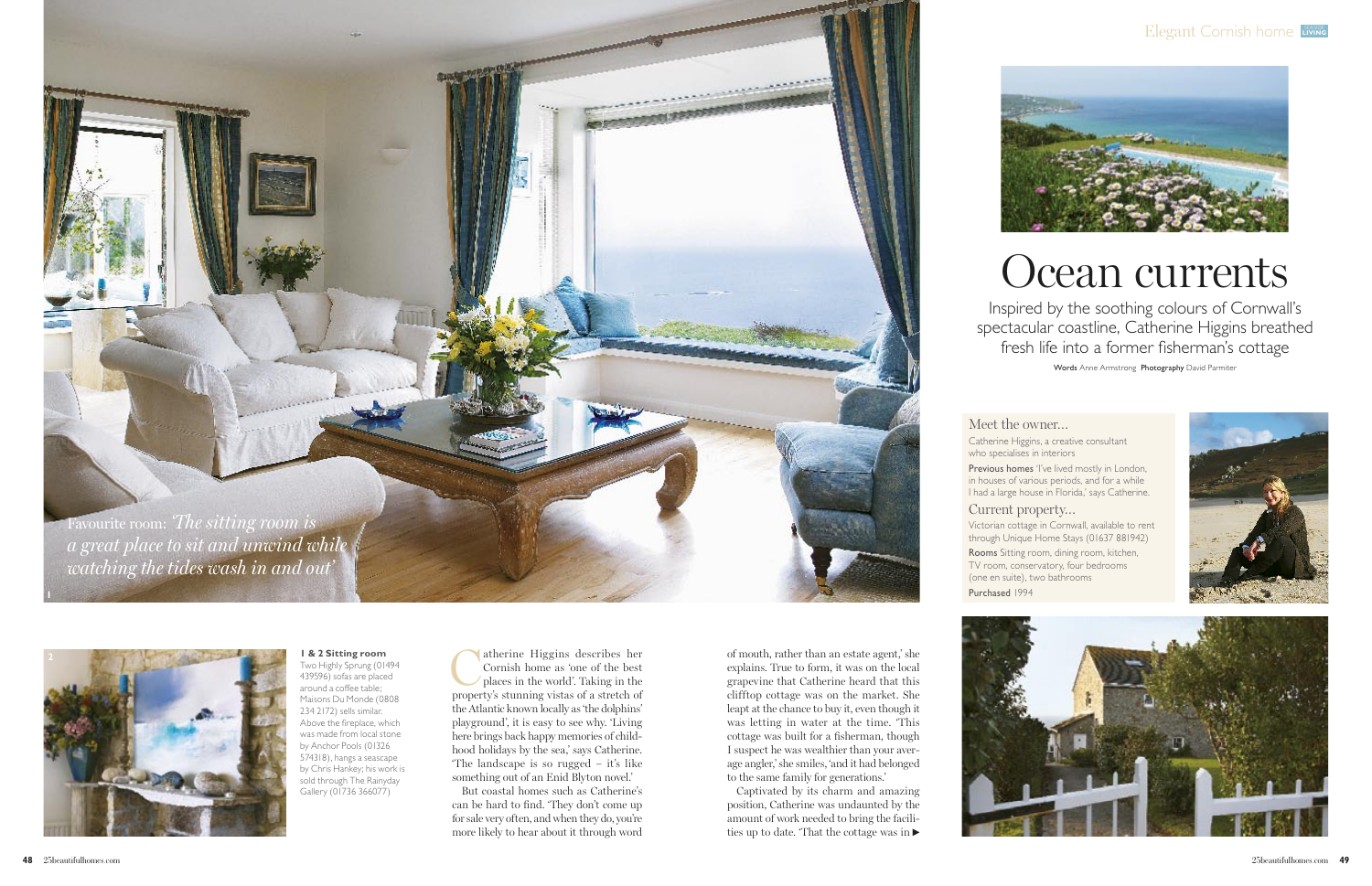Favourite shop: *'I'm a huge fan of French antiques markets – my friends always comment on my quirky Gallic finds'*







forest of brambles that formerly masqueraded as a garden has been tamed.

As for the interior decor, the backdrop is predominantly neutral, the odd exposed stone wall infusing the rooms with rustic character. 'It wouldn't have been right to try to make the house look like a fashionable beach hut,' says Catherine. 'But on the other hand, I didn't want it to look quaint. It was a question of keeping a balance.'

The cottage's coastal location also influenced Catherine's choice of textures and colour schemes. 'Both the beach and the

sea inspired me,' she says. 'The muted, sandy tones harmonise with the natural landscape, but I've used the cool, crisp blues of the ocean as an accent.'

> help with my soft furnishings from a 'There aren't any expensive items in the house, but then I don't believe you need to spend a lot of money to achieve a layered, homely style,' Catherine says. 'But I've stolen ideas from exclusive interiors shops in London, recreating them with the French pieces I've accumulated from market stalls over the years. And I've also had

At the heart of the house is an L-shaped sitting room, where a vast bay window frames a magnificent view. 'I'll always remember the first time I walked in here and looked out to sea,' says Catherine. 'Even now, I find I can pass a lot of time just gazing through that window.'

Catherine has furnished the property with a gentle assembly of contemporary

and vintage pieces, strengthened with a few French elements, such as the elegant chandelier in the dining room and the pretty painted dresser in the kitchen.

**1 Kitchen** A vintage French painted dresser from Mark Maynard (01892 617000) adds character to the standard arrangement of cabinets in the remodelled kitchen; for similar built-in units, try Wickes (0800 106068) **2 Conservatory**  This was once an uninviting space, but refreshed and reorganised, it now serves as an extra dining room. The table, which consists of a glass top on a travertine base, was designed by Catherine (07802 895284)

> such a poor state wasn't a problem,' she recalls. 'It meant I could start from scratch, extending the building and revitalising the interior by opening up the space to allow in as much natural light as possible.'

> Were he alive today, the Victorian fisherman who first lived in the cottage would barely recognise it. Catherine has knocked down walls, reconfigured rooms, and converted the loft into a master bedroom suite. Elsewhere, the old conservatory was relieved of its clutter and turned into an informal dining area, while even the